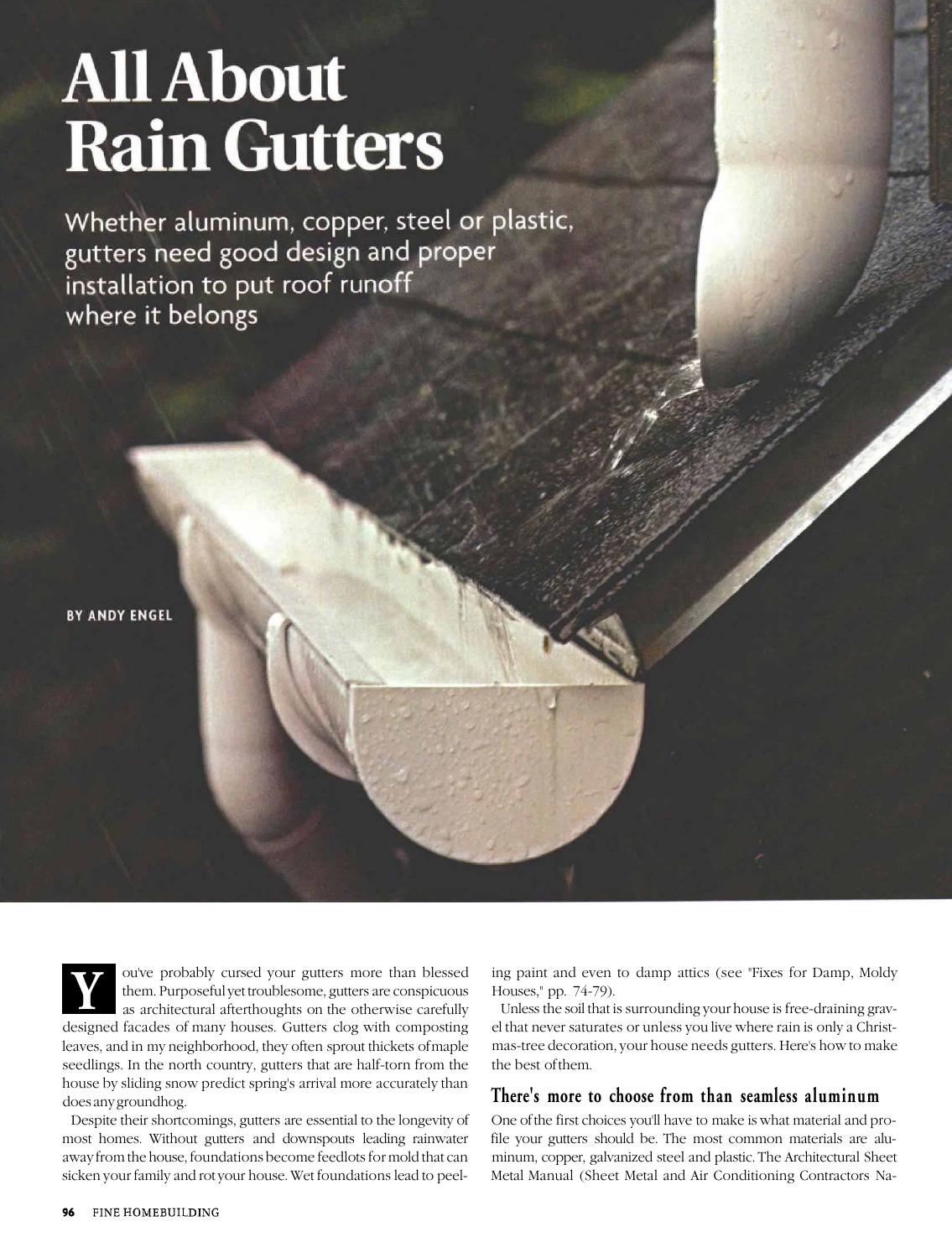tional Association Inc./SMACNA; 703-803-2980) lists over a dozen standard profiles. (At \$176, this book is pricey, but it shows every flashing and sheet-metal detail imaginable.)

The most common gutter in use nationally is 5-in. aluminum K-style (photo left, p. 98). K-style gutters are called by that name simply because the profile's place in SMACNA's alphabetical hierarchy is the eleventh letter of our alphabet. The seamless-gutter contractors that I know produce miles of this rectangular-back, ogeefront gutter every year.

Seamless gutters are the least likely to leak. Specialized truckmounted or trailer-mounted forming machines pull flat metal stock from a coil and shape gutters of the desired profile on site. One-piece lengths as long as the stock on the coil are possible, but thermal expansion and contraction limit the practical length to about 50 ft. These forming machines are costly, and contractors are likely to be able to produce only 5-in. and maybe 6-in. K-style.

Of course, lumberyards and specialty wholesalers sell these and other profiles already formed, but their lengths are usually limited to 10-ft. or 20-ft. sections that must be joined on site.

The problem with joining gutter sections is that joints are leakprone. On metals that can be soldered, copper or galvanized steel, the sections must overlap by 1 in. and be riveted on 2-in. centers before soldering. Aluminum and painted steel can't be soldered. Their 1-in. lap must be sealed with paint-compatible gutter sealant or highgrade silicone caulk and riveted on 1-in. centers.

Custom gutters can also be bent on site with a sheet-metal brake, but when they're made that way, the section lengths are limited by the width of the brake, typically 10 ft. or less. If you're custom-bending gutters, the more longitudinal breaks you add to the profile, the stiffer the gutter will be. Make sure the front of the gutter is at least 1 in. lower than the back. Then, if the gutter fills up, it will overflow away from the house.

## **Half-round gutters drain better**

Joining issues aside, profile choice is largely a matter of taste. Halfround gutters, for example, seem to go with several turn-of-thecentury architectural styles. Square or angular gutters can work well on contemporary houses. A crown molding run below K-style gutters blends them into a fancy colonial cornice.

Half-round gutters may drain more completely than flat-bottom gutters. This fact makes sense when you think about how large an area exists at each gutter type's bottom, where water can linger. Why should you care about a little stagnant water in your gutters? In a word, mosquitoes. The solution is simple, though. Keep flat-bottom gutters free-flowing by substantially pitching them and cleaning them scrupulously.

Extending the roof's drip edge into the gutter is a good practice. It ensures runoff that may be drawn along the shingle's bottom by capillary action won't drip between the house and the gutter.

The drip edge stocked by my local lumberyard extends only about •1 in. below the roof, not far enough to reach into a more than minimally pitched gutter. Simply lapping a piece of flashing over the back of the gutter and under the drip edge makes up for this shortcoming. Gutters that have a straight back, such as K-style, lend themselves to this detailing. The brackets for half-round gutters usually push them far enough off the fascia to make running the drip edge into the gutter problematic.

K-style gutter is sometimes available with an integral flange at its back. The flange slides under the roofing material, much as the flashing detail I described for drip edge and gutter. Gutters of this design, though, must be installed parallel with the roof edge—that is, level,

# **SIZING GUTTER SYSTEMS**

Gutter-system design takes into account likely rainfall intensity, roof size, gutter volume, and downspout size and frequency.

## **1. Calculate your roof's watershed area**

| A roof's watershed area isn't obvious.<br>Maximum rainfall is likely wind driven, so           |      |
|------------------------------------------------------------------------------------------------|------|
| steep roofs may collect more water than<br>Roof pitch Factor<br>flat roofs. To figure a roof's |      |
| watershed area, multiply<br>$12$ -in-12<br>its surface area by the                             | - 13 |
| 9-in-12 to 11-in-12<br>appropriate factor                                                      | 12   |
| from the table<br>6-in-12 to 8-in-12                                                           |      |
| (right).<br>4-in-12 to 5-in-12                                                                 | 1.05 |
| Flat to 3-in-12                                                                                |      |

#### **2. Find the maximum likely rainfall intensity**

Residential gutters are often planned to handle the most intense five-minute burst of rain, measured in inches per hour, that's likely to occur in a ten-year period. Find yours from the map.



#### **3. Determine the gutter needed to drain your watershed** Divide your favored gutter's 1-in.-per-hour watershed (table below) by the five-minute rainfall intensity (from 2, above). This determines the maximum watershed level gutters can serve between downspouts. Pitch your gutters by  $\frac{1}{2}$  in. per ft., and you can multiply the watershed by 1.4.

Each square inch of downspout cross section can drain 100 sq. ft. of watershed. So a 2-in. by 3-in. spout drains up to 600 sq. ft., and a 3-in. by 4-in. spout drains 1,200 sq. ft. Going from one downspout to two doubles the watershed that a section of gutter can drain.



## **Sample house**

An 8-in-12 pitch shed roof in Washington D. C. is 40 ft. wide, and its rafter length is 20 ft. The roof's area is 800 sq. ft. The pitch factor for an 8-in-12 pitch roof is 1.1; when multiplied by 800 sq. ft., that gives a watershed of 880 sq. ft. The theoretical 5,520-sq. ft. watershed drained by a 5-in. K-style gutter, divided by Washington's 6.6-in.-per-hr. rainfall intensity, shows a maximum watershed of 836 sq. ft. Close, but to be safe, the builder should either pitch the gutter, use a larger gutter or add another downspout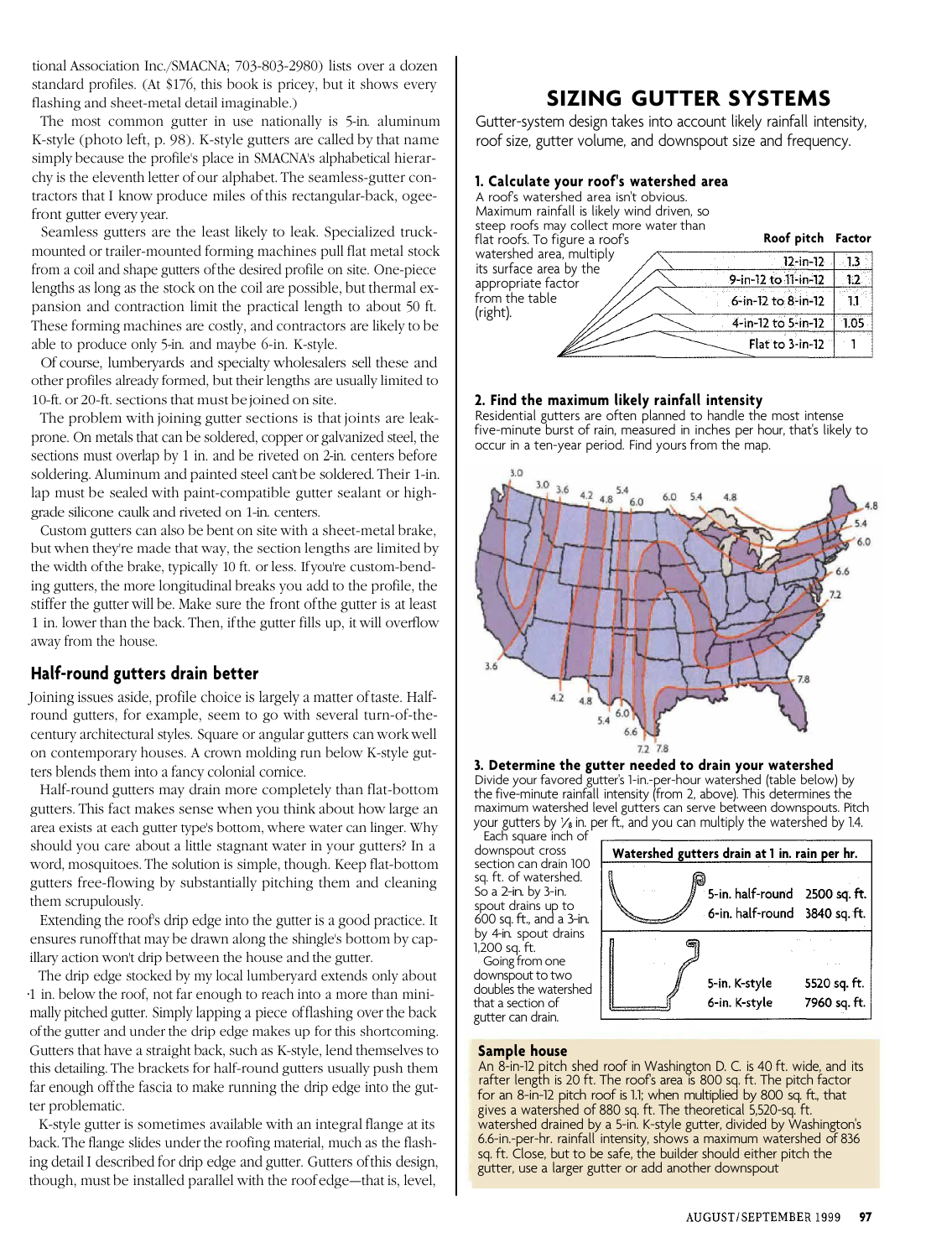# **ALUMINUM GUTTERS ARE THE MOST POPULAR**

The K-style is frequently seamless, formed on site with a mobile machine. Installed for around \$3 per ft., these gutters are the standard. They're also available in 10-ft. or 20-ft. lengths, K-style or half-round, and they can be riveted together and sealed with silicone caulk.

Aluminum-gutter stock comes in several weights, the most common being 0.028 in. and 0.032 in. It usually doesn't cost much more to upgrade to the heavier 0.032 in., and the gutter will be harder to dent and will hold up better to heavy snow and ice.

Aluminum gutter stock comes prepainted, most commonly in white. Check with your supplier for other colors. Aluminum gutters last. My parents' gutters are 30 years old, dented and dull-colored, but water still flows through them as if they were new. Aluminum can be repainted; however, replacement them might not cost much more.



unless you've had the forethought to custom-cut the rafters so that the roof pitches sideways.

## **An expansion joint keeps gutters from wrinkling**

Gutters installed in extremely hot or cold weather, and those longer than 50 ft., may require some provision for expansion or contraction (photo p. 101). A 50-ft. aluminum gutter installed on a 0°F winter day will grow  $\frac{3}{4}$  in. in length on a 100°F summer day. A long gutter

# **LONG-LASTING COPPER IS PRICEY**

A commodity metal, copper sells by the pound, and its price fluctuates with the futures market. As of this writing, 5-in., 16-oz. half-round gutters cost \$4.20 per ft. locally. Copper's thickness is designated by weight. Sixteenounce sheet copper, standard for gutters, weighs 16 oz. per sq. ft.

Copper makes durable but easily dented gutters. Examples have lasted more than 50 years in corrosive seacoast environments. Copper's new-penny luster develops a green patina within a few years, and water dripping from copper can stain lower surfaces green. Runoff from cedarshingle roofs is said to corrode copper fairly quickly.

Copper gutter can be formed seamlessly with the same equipment used to form aluminum gutters. It's also available in 10-ft. and 20-ft. lengths preformed as half-round and K-style. Being very malleable, copper lends itself to custom shapes and linings for concealed gutters.



rigidly anchored on both ends, such as one that rounds two corners, is subject to expansion and contraction woes. Temperature-induced expansion or contraction can cause the gutter to wrinkle, or stress the seams, possibly to the point where the seal breaks and leaks begin.

The solution to this problem is an expansion joint in the run. Although an expansion joint sounds complicated, it's not. The gutter is divided in two, and both are ends capped. The ends are separated by the expected maximum expansion, based on the length of the gutter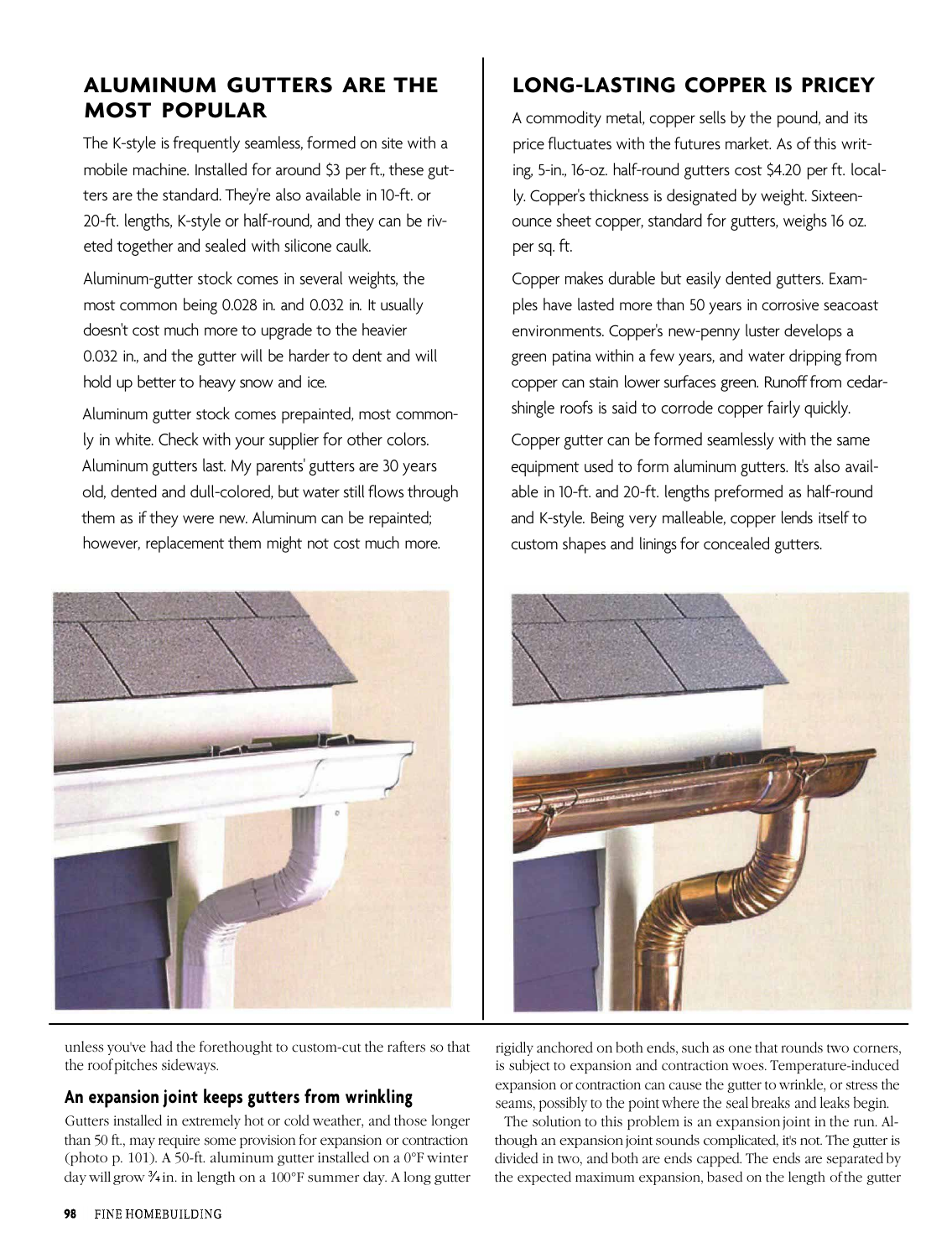## **Keeping gutters safe from snow**

Drop gutters below the roof slope to keep snow slides from tearing them off. The safe distance from the front of the gutter to the line of the roof slope decreases as the roof pitch increases.



and the temperature when it's installed. An expansion joint dams the gutter, so a downspout is needed for each section.

#### **Narrow downspouts clog more than wide downspouts**

A few installation details can ease cleaning and minimize clogs. The simplest trick is to install wider gutters. It's easier to fit your hand inside a wide gutter than a narrow gutter. Also, wide gutters can handle more runoff and require more leaves to clog.

Downspout clogs can start when debris catches on the screws that hold spouts together. Blind rivets protrude less into the flow and are less likely to catch twigs and leaves. But if a clog develops, you have to drill out the rivet to disassemble the downspout for cleaning.

The best solution is probably to rivet the elbows to the downspout, and then to screw the assembly to the gutter so that it can be removed for cleaning. Use the shortest screws that will hold. Be sure to use screws or rivets made of the same material as the gutter. Otherwise, the fastener or the gutter will likely corrode.

Wider downspouts are less likely to clog, and they handle intense rainfall better than smaller spouts. Going from 2-in. by 3-in. downspouts to 3-in. by 4-in. spouts doubles the flow potential, for very few dollars. Because elbows slow water, minimize turns and maximize vertical runs of downspout. If possible, install at least a short vertical section above any elbows so that the runoff enters the turns at a good clip. Fast-moving water can often clear small clogs.

## **Double the usual number of hangers where ice forms**

In northern climates, ice often clogs gutters and downspouts. Iced gutters can contribute to ice dams or simply peel off the house from the weight of the ice. A few years ago, snow slides left my gutters a twisted pile of aluminum in the side yard. Here are a few techniques that can ratchet the odds in your favor.

Particularly on the north side of the house, slope the gutters as much as possible to give snowmelt its best chance to drain. Sloped gutters drain faster than level gutters, but long runs may look bad. Adding even a 1-in. drop on a long gutter will help. Install downspouts where they get at least a little afternoon sun that might melt accumulated ice. On the north side of a house, that may mean ex**MOST COMMON GUTTER HANGERS 1. Strap nails to the** gawky one-piece

**roof.** Supplied in a

configuration that is site-bent around the gutter, these hangers are handy when no fascia exists.



*1.* **Hidden hangers are an installer's favorite.** The finished gutter looks sleek, and because the hangers clip to the gutter on the ground, installation is a breeze.

**3. Snap-lock hangers help to keep the gutter from twisting.** Installation takes more trips up the ladder than with the other hangers because the brackets are nailed to the house before the gutter is placed.



**4. These devices are not your father's spikes and ferrules.**

Ribbed-aluminum spikes bite into the rafters or fascia and don't rust, unlike the smooth galvanized spikes common to early aluminum gutters. Ferrules keep spikes from crushing the gutter.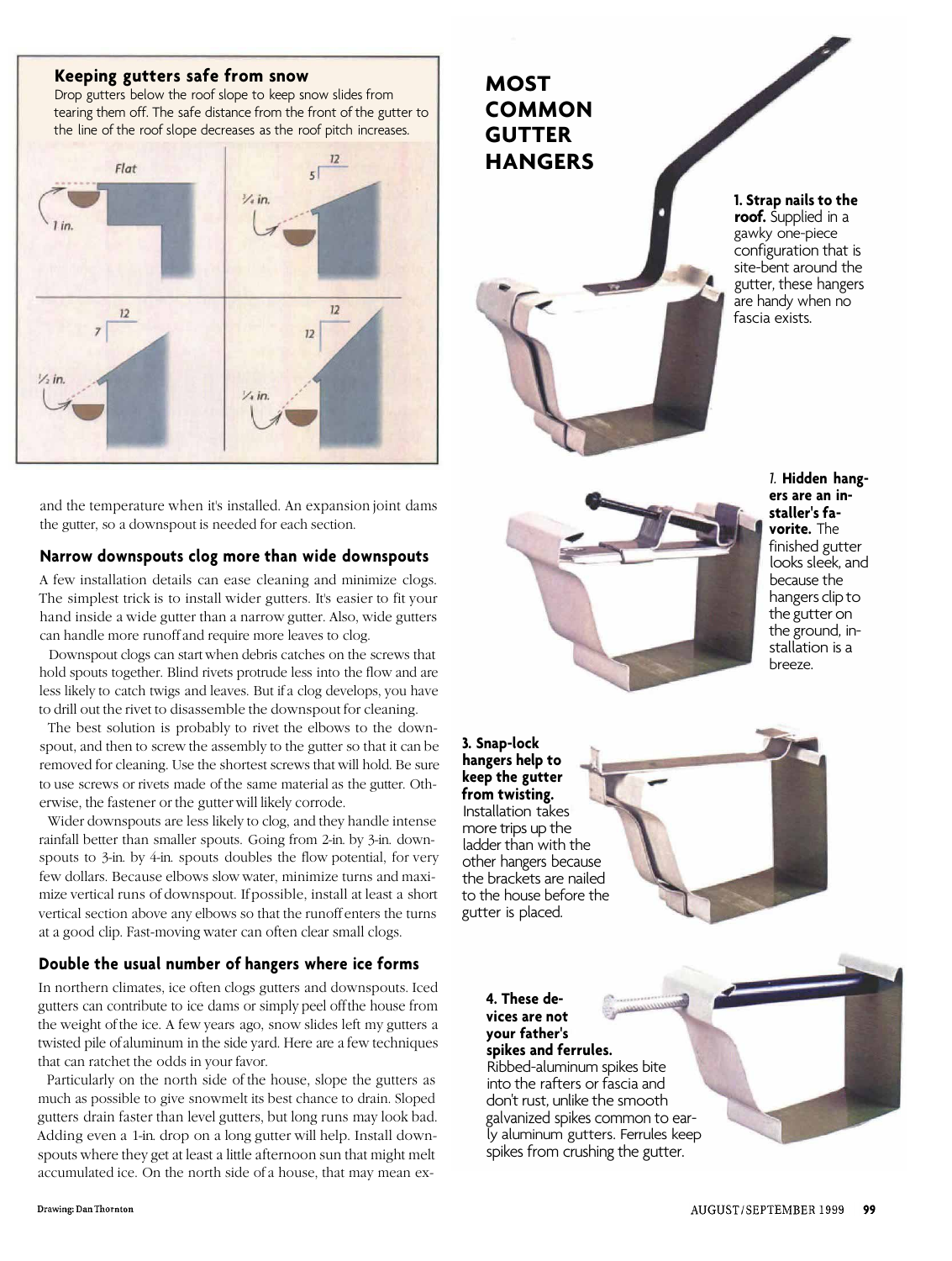# **STEEL GUTTERS ARE HARD TO DENT**

I worked on a 75-year-old house whose galvanized gutters leaked only at the lower-downspout elbows. There, swiftly moving water had worn away the protective zinc, and rust holes developed. The outside of these gutters hid under a paint layer thick as a tortilla chip, but even the unpainted gutter bottom had only begun to rust.

Exposed steel rusts. Steel can be galvanized with zinc; or it can be protected with Galvalume, a proprietary coating of zinc and aluminum, and with terne, a tin and lead alloy. Galvanized is the cheapest, about 70C per ft.

Steel gutters are available painted with the same slick, durable finishes found on commercial roofs. Steel is strong, and gutters made of it stand up well to the weight of ice and snow. Although K-style and half-round profiles are common, others are used on commercial projects and can be adapted to residential use.



# **NO CORROSION WITH PLASTIC GUTTERS**

The newcomer to gutter materials is plastic, generally similar to the material vinyl windows are made of. Although many of us shy away at the V-word, vinyl gutters, particularly the half-rounds, look pretty much like other gutters. They don't corrode, and as long as they include ultraviolet inhibitors, vinyl gutters should last a long time.

I feared plastic would become brittle when cold, so I left a sample in the freezer overnight. The next morning, it was still flexible, and it survived unscathed when I whacked it hard on my desk.

Supplied in 8-ft. or 10-ft. lengths, vinyl gutters seal together either with integral neoprene gaskets or with cement similar to that used for plastic pipe. In either case, the manufacturers include some way to accommodate expansion. Vinyl expands and contracts more than any metal. Its price isn't bad, about \$2.25 per ft.



tending the gutter just beyond the end of the wall so that the downspout can drop down the western side of the corner.

Half-round gutters suffer less ice damage than those with rectangular sections because their shape tends to guide ice upward as it expands. Smooth-side downspouts that clog with ice are more likely to burst than those made of corrugated material. Corrugation has some ability to stretch. To combat the weight of accumulated ice and snow, the gutter must be supported properly. Where winters can be intense,

space spikes or brackets every 1 ft. 6 in., or twice as frequently as normal. Another snow-country precaution: Install gutters so that the front lip is below the line of the roof slope (drawing p. 99).

## **Runoff from one roof to another can damage shingles**

Upper roofs that drain onto lower roofs, such as on a porch that covers the front of a two-story house, may tempt you to decide against putting a gutter on the higher roof. Runoff from the upper roof will